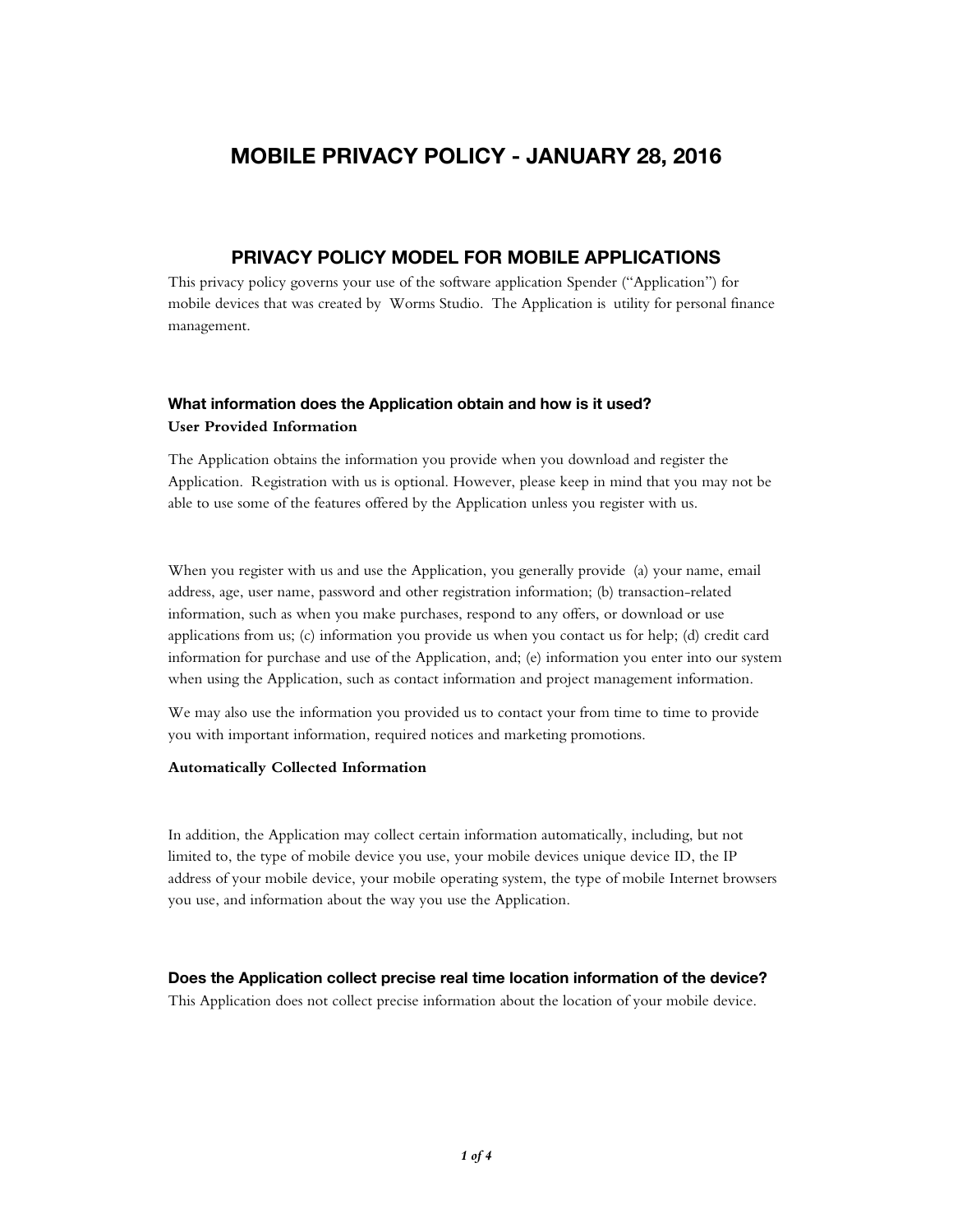# Do third parties see and/or have access to information obtained by the Application?

Only aggregated, anonymized data is periodically transmitted to external services to help us improve the Application and our service. We will share your information with third parties only in the ways that are described in this privacy statement.

We may disclose User Provided and Automatically Collected Information:

- as required by law, such as to comply with a subpoena, or similar legal process;
- when we believe in good faith that disclosure is necessary to protect our rights, protect your safety or the safety of others, investigate fraud, or respond to a government request;
- with our trusted services providers who work on our behalf, do not have an independent use of the information we disclose to them, and have agreed to adhere to the rules set forth in this privacy statement.
- if Worms Studio is involved in a merger, acquisition, or sale of all or a portion of its assets, you will be notified via email and/or a prominent notice on our Web site of any change in ownership or uses of this information, as well as any choices you may have regarding this information.

#### What are my opt-out rights?

You can stop all collection of information by the Application easily by uninstalling the Application. You may use the standard uninstall processes as may be available as part of your mobile device or via the mobile application marketplace or network. You can also request to opt-out via email, at info@spender.me.

## Data Retention Policy, Managing Your Information

We will retain User Provided data for as long as you use the Application and for a reasonable time thereafter. We will retain Automatically Collected information for up to 30 days and thereafter may store it in aggregate. If you'd like us to delete User Provided Data that you have provided via the Application, please contact us at info@spender.meand we will respond in a reasonable time. Please note that some or all of the User Provided Data may be required in order for the Application to function properly.

#### Children

We do not use the Application to knowingly solicit data from or market to children under the age of 13. If a parent or guardian becomes aware that his or her child has provided us with information